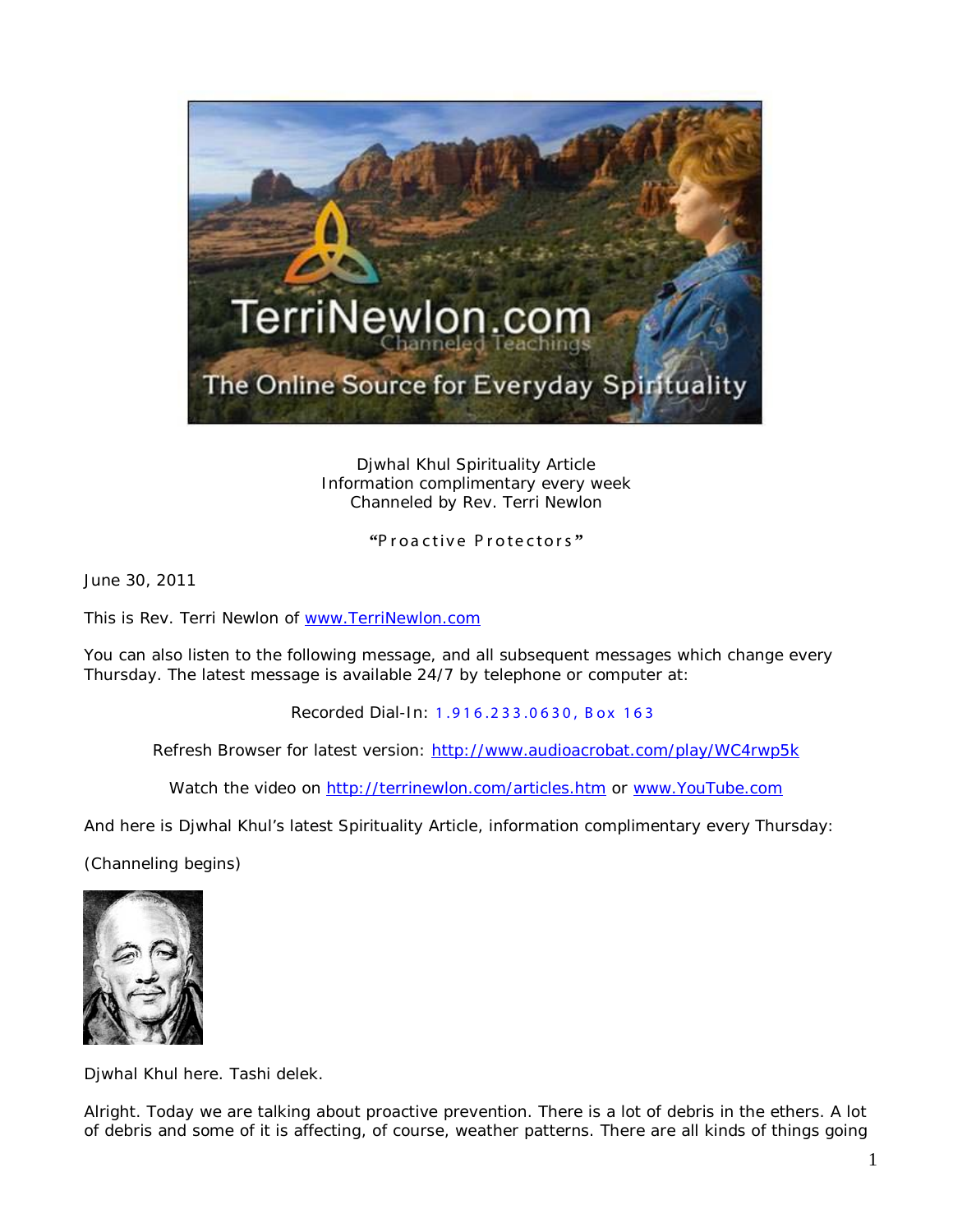on. You're moving through a very precarious place in the Universe, Milky Way Galaxy. You are kind of bumping across that Equator. There will be more asteroids, that sort of thing.

But then on the *ethers,* the unseen realm, there is also quite of bit of what I would call debris. These things can sometimes transition from the non-physical to the physical. So there are ways to buffer the aura or the energy field. There are also conscious choices that can be made. And a number of other things.

But basically once something gets in, even into the emotional body, if you rather quickly clear it, it does not become made manifest. All illnesses for example begin from another plane of consciousness. It might begin on the mental plane, or the emotional plane or the etheric plane. And then they work their way, if they are not cleared, they work their way into the physical realm. So "I choose wellbeing." "I choose health." "I choose safety." "I choose protection." Make very simple choices.

Remember, now more than ever, what you say, or what you're thinking and not even speaking, is bound to come true. What you think is what you get. So if you *think* someone is going to dent your car for example, you're likely to get it or you will get it sooner or later. If you *fear* you're going to get a disease, that fear actually magnetizes it to you. And then certainly that is something certainly, of course, held either in the mental realm, or the emotional realm that can eventually get you to the physical. So diligent with your belief systems please.

Then there are viruses, kind of exotic parasites, things like that in other dimensional realms and many of you are learning that you are multi-dimensional and you're sort of traveling sometimes in your sleep and when you come back into your body after sleeping and your whole body is kind of buzzing and a little bit heavy, that is sometimes a side effect from multi-dimensional travel, sort of like jet lag so to speak.

In those cases, sometimes temporary use of magnets will help you or other devices that help clear your energy field. I am fond of standing on a piece of copper. It can even be a little bit of, a copper sheet from a home store or something or anything that is real copper, and stand on it and then while you are doing that put your hands in a bowl or sink of salty water. A very simple remedy and it's one way to discharge excess negative energies that might have been picked up in the auric field. Keep in mind part of what's going on here is the realization of Oneness so your consciousness is more and more exposed to inter-dimensional Oneness and less trying to individualize or separate itself from other aspects of Creation.

Other practical means, colloidal silver, I am a very big fan of colloidal silver, even just a little bit on a daily basis. And then anything anti-radiation because a lot of these things that are going to be cropping up are going to be antibiotic resistant strains of bacteria. They're going to be, and sometimes also radioactive, they're going to be viruses that don't respond to anti-viral medication, exotic parasites that there are no drugs to kill, and forms of fungus and mold. All of those things are *easily* and safely killed with colloidal silver without producing a side-effect or resistance to the colloidal silver, it sort of suffocates them.

So you can safely use just the right amount of colloidal silver in the right potency, even on a daily basis as prevention and then periodically do something to clear radiation. There are some homeopathics for that. There is the soak in a combination of sea salt and baking soda, like a cup of each in the bathtub and soak for 20 minutes and pull radiation out of the body that way. Eat seaweed that is not irradiated of course, once or twice a week. That sort of thing. So be proactive about prevention. It's very important especially now.

We come upon a third eclipse in a 31 day period, July 1 with a Grand Cross. It's a very potent time.